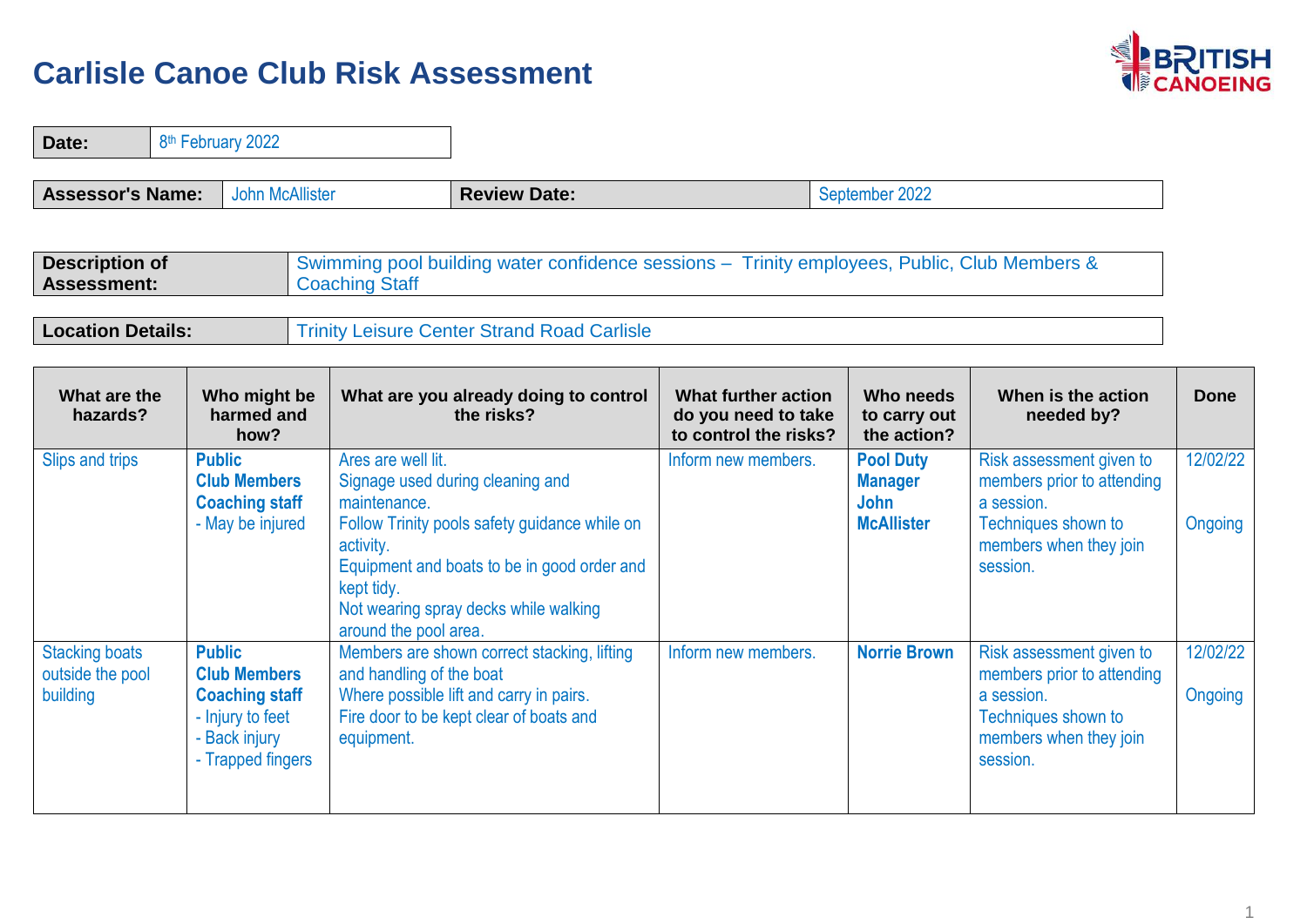

| Lifting boats in to<br>pool building and<br>to/from storage<br>hooks | <b>Club Members</b><br><b>Coaching staff</b><br>- Injury to feet<br>- Back injury<br>- Trapped fingers                     | Members are shown correct lifting and<br>handling of the boat, where possible lift and<br>carry in pairs.<br>Members to check bungs and empty boats of<br>excess water.                                                                                                                                                                                                                                               | Inform new members.                                                                                                                                                                                                                      | <b>Norrie Brown</b>              | Risk assessment given to<br>members prior to attending<br>a session.<br>Techniques shown to<br>members when they join<br>session. | 12/02/22<br>Ongoing |
|----------------------------------------------------------------------|----------------------------------------------------------------------------------------------------------------------------|-----------------------------------------------------------------------------------------------------------------------------------------------------------------------------------------------------------------------------------------------------------------------------------------------------------------------------------------------------------------------------------------------------------------------|------------------------------------------------------------------------------------------------------------------------------------------------------------------------------------------------------------------------------------------|----------------------------------|-----------------------------------------------------------------------------------------------------------------------------------|---------------------|
| <b>Emptying water out</b><br>of boats                                | <b>Club Members</b><br><b>Coaching staff</b><br>- Strain injury<br>- Back injury                                           | Members are shown correct techniques for<br>handling a boat that is flooded.<br>Where possible lifting to be done in pairs.<br>Members to check air bags and bungs prior to<br>using boats.                                                                                                                                                                                                                           | Inform new members.                                                                                                                                                                                                                      | <b>Jim Winterton</b>             | Risk assessment given to<br>members prior to attending<br>a session.<br>Techniques shown to<br>members when they join<br>session. | 12/02/22<br>Ongoing |
| Impact to persons<br>by paddles                                      | <b>Club Members</b><br><b>Coaching staff</b><br>- Cuts<br>- Breaks<br>- Concussion                                         | Members are to keep a suitable distance<br>between each boat and made aware of the<br>risk from paddles.<br>Paddlers are encouraged to wear goggles<br>and look at paddle blades as they roll.                                                                                                                                                                                                                        | Inform new members.<br>Limit number of<br>members paddling at<br>any one time.                                                                                                                                                           | <b>Jim Winterton</b>             | Risk assessment given to<br>members prior to attending<br>a session.<br>Techniques shown to<br>members when they join<br>session. | 12/02/22<br>Ongoing |
| <b>Entrapment while</b><br>submersed                                 | <b>Club Members</b><br><b>Coaching staff</b><br>- Panic<br>- Strain injury<br>- Back injury<br>- Dislocation<br>- Drowning | Members are shown correct techniques for<br>exiting a boat that is flooded and asked to<br>practice regularly.<br>Wet exercises where possible are to be done<br>accompanied.<br>All members to look out for each other during<br>sessions and alert coaching staff to any<br>concerns.<br>All members are encouraged to practice an<br>unconscious paddler rescue.<br>Members can wear buoyancy aids at<br>sessions. | Inform new members.<br>Coaching staff to identify<br>members who would<br>benefit from further<br>training.<br>Coaching staff have<br>appropriate and up to<br>date first aid training.<br>Pool lifeguard is on duty<br>during sessions. | <b>John</b><br><b>McAllister</b> | Risk assessment given to<br>members prior to attending<br>a session.<br>Techniques shown to<br>members when they join<br>session. | 12/02/22<br>Ongoing |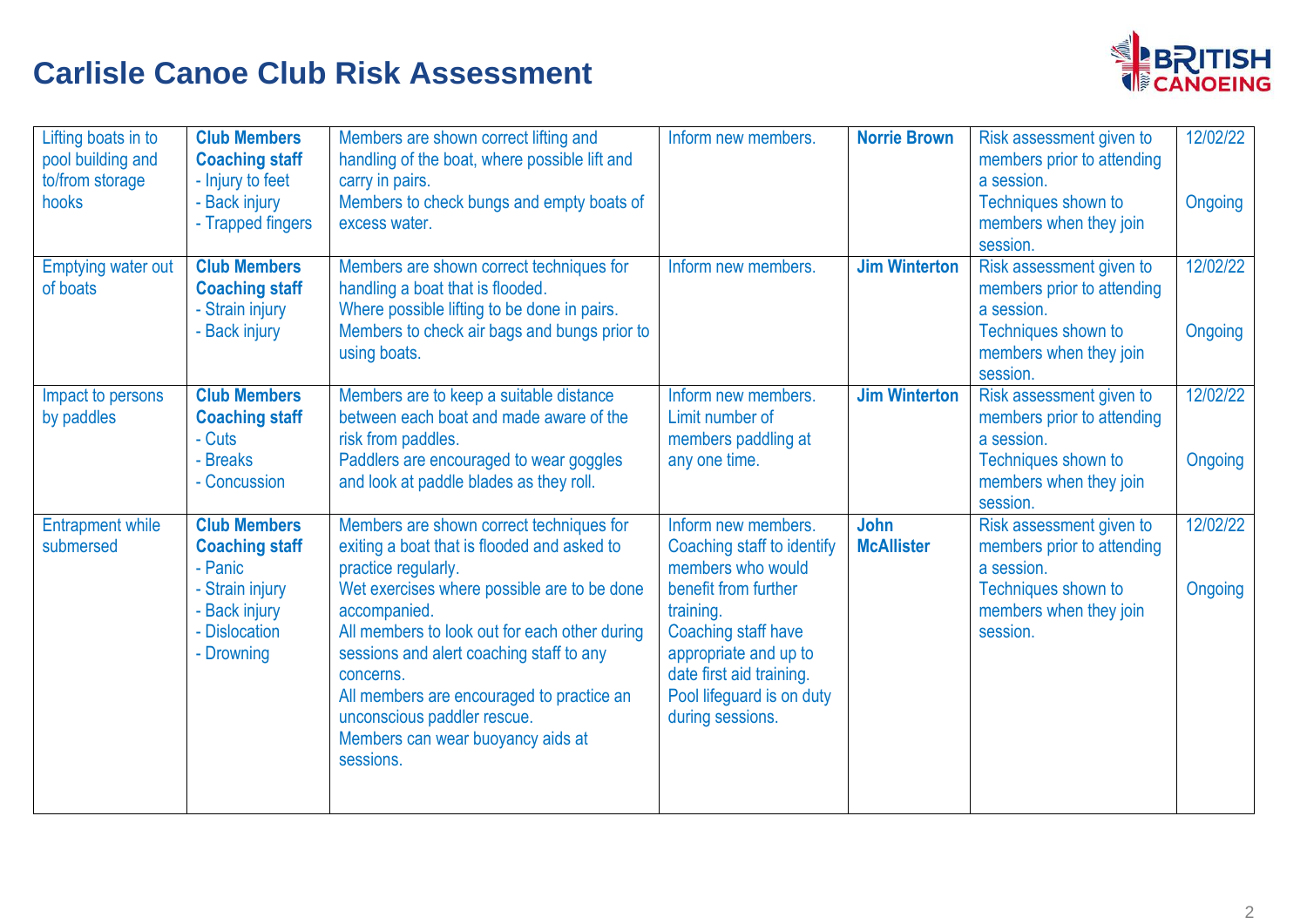

| Injury while in a<br>boat      | <b>Club Members</b><br><b>Coaching staff</b><br>- Strain injury<br>- Back injury<br>- Dislocation | Members are encouraged warm up prior to<br>attempting physical challenges.<br>Members are encouraged keep tasks within<br>their own physical abilities.                                                                                   | Inform new members.<br>Pool lifeguard is on duty<br>during sessions.                                                                                                                                                                         | John<br><b>McAllister</b>       | Risk assessment given to<br>members prior to attending<br>a session. Techniques<br>shown to members when<br>they join session.    | 12/02/22<br>Ongoing |
|--------------------------------|---------------------------------------------------------------------------------------------------|-------------------------------------------------------------------------------------------------------------------------------------------------------------------------------------------------------------------------------------------|----------------------------------------------------------------------------------------------------------------------------------------------------------------------------------------------------------------------------------------------|---------------------------------|-----------------------------------------------------------------------------------------------------------------------------------|---------------------|
| Injury while<br>swimming       | <b>Club Members</b><br><b>Coaching staff</b><br>- Strain injury<br>- Dislocation<br>- Drowning    | Members are encouraged warm up prior to<br>attempting physical challenges.<br>Members are encouraged keep tasks within<br>their own physical abilities.<br>Members state their ability to swim 50m.                                       | Inform new members.<br>Pool lifeguard is on duty<br>during sessions.                                                                                                                                                                         | John<br><b>McAllister</b>       | Risk assessment given to<br>members prior to attending<br>a session.<br>Techniques shown to<br>members when they join<br>session. | 12/02/22<br>Ongoing |
| Incident procedures            | <b>Club Members</b><br><b>Coaching staff</b>                                                      | For a water rescue, this should be performed<br>in line with RLSS guidance.<br>If a non-contact rescue can be carried out,<br>this should be attempted first.<br>First Aid to be carried out in line with RLSS<br>and Government guidance | Pool lifeguard is on duty<br>during sessions.<br>Highlight using non-<br>contact methods of<br>rescue when possible or<br>low contact if not, as<br>suggested by RLSS<br>Use Pool equipment<br>where possible to carry<br>out a pool rescue. | John<br><b>McAllister</b>       | Risk assessment given to<br>members prior to attending<br>a session.                                                              | 12/02/22            |
| Safeguarding<br><b>Failure</b> | <b>Public</b><br><b>Club Members</b><br><b>Coaching staff</b>                                     | <b>Compliance with British Canoeing</b><br>Safeguarding policies and procedures.                                                                                                                                                          |                                                                                                                                                                                                                                              | <b>Ben</b><br><b>McAllister</b> |                                                                                                                                   | 12/02/22            |

Notes: Trinity pools safety guidance signs are displayed in waiting/changing areas and pool side. Wet exercises are where submersion while in the boat occurs this can be intentional during rolling and exiting boat practice or accidental while practicing support strokes. Membership forms ask for members to be able to swim 50m in light clothing. RLSS:- <https://www.rlss.org.uk/> British canoeing:- https://www.britishcanoeing.org.uk/quidance-resources/safequarding